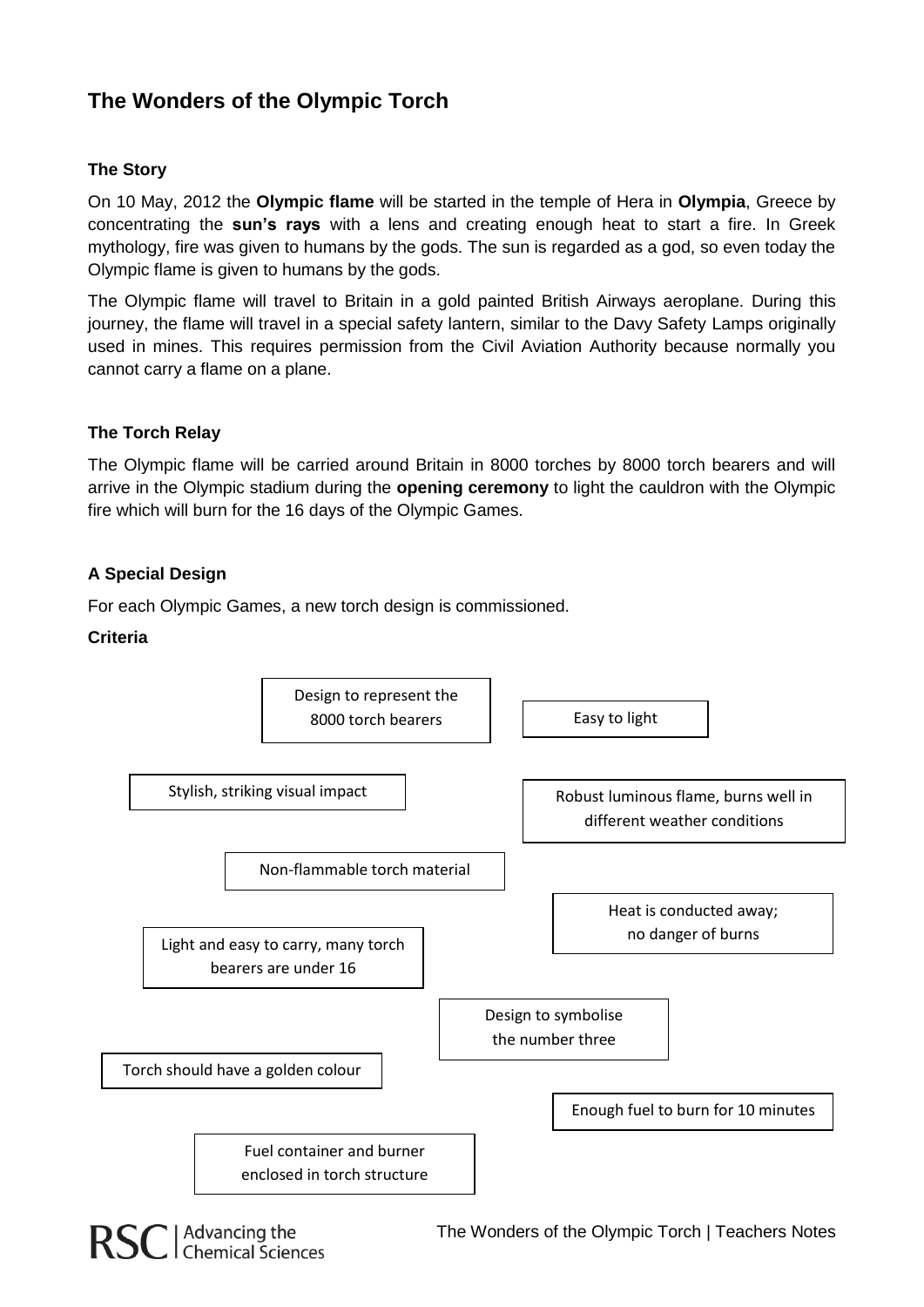#### **Questions for the Torch Designer**

#### **Participation is everything…**

- 1. What type of material conducts heat well and is non-flammable? **Metal**
- 2. Which metal is light? Aluminium
- 3. Which type of fuel is light and easy to ignite? Gas

## **Bronze medal**

- 4. Which gases are commonly used as fuel? Methane, propane and butane
- 5. Write an equation for the combustion of propane.

Propane + oxygen  $\rightarrow$  carbon dioxide + water  $C_3H_8 + 5O_2 \rightarrow 3CO_2 + 4H_2O$ 

#### **Silver medal**

6. How can you stop the torch from getting too hot and at the same time make it lighter?

Construct the torch out of an aluminium alloy mesh. The fuel canister, valve and burner are contained within the aluminium mesh structure. This makes the torch light and conducts away the heat.

7. The fuel container is filled with a mixture of propane and butane. Why is methane not used?

Methane cannot be liquefied easily. Propane and butane are usually stored as liquids and require only a small storage volume for a large amount of gas. The mixture of the two gases gives the right flame temperature to produce an orange flame under the conditions in the torch.

8. The torch is made of aluminium. How can the golden colour be achieved?

Two possibilities: mixing the aluminium with another metal like copper would produce an alloy with a golden colour. Alternatively, coat a powder on the mesh structure in a golden coloured substance.

#### **Gold medal**

RSC | Advancing the<br>
RSC | Chemical Sciences

9. The torch is designed to burn for 10 minutes. How much gas is needed to burn for 10 minutes?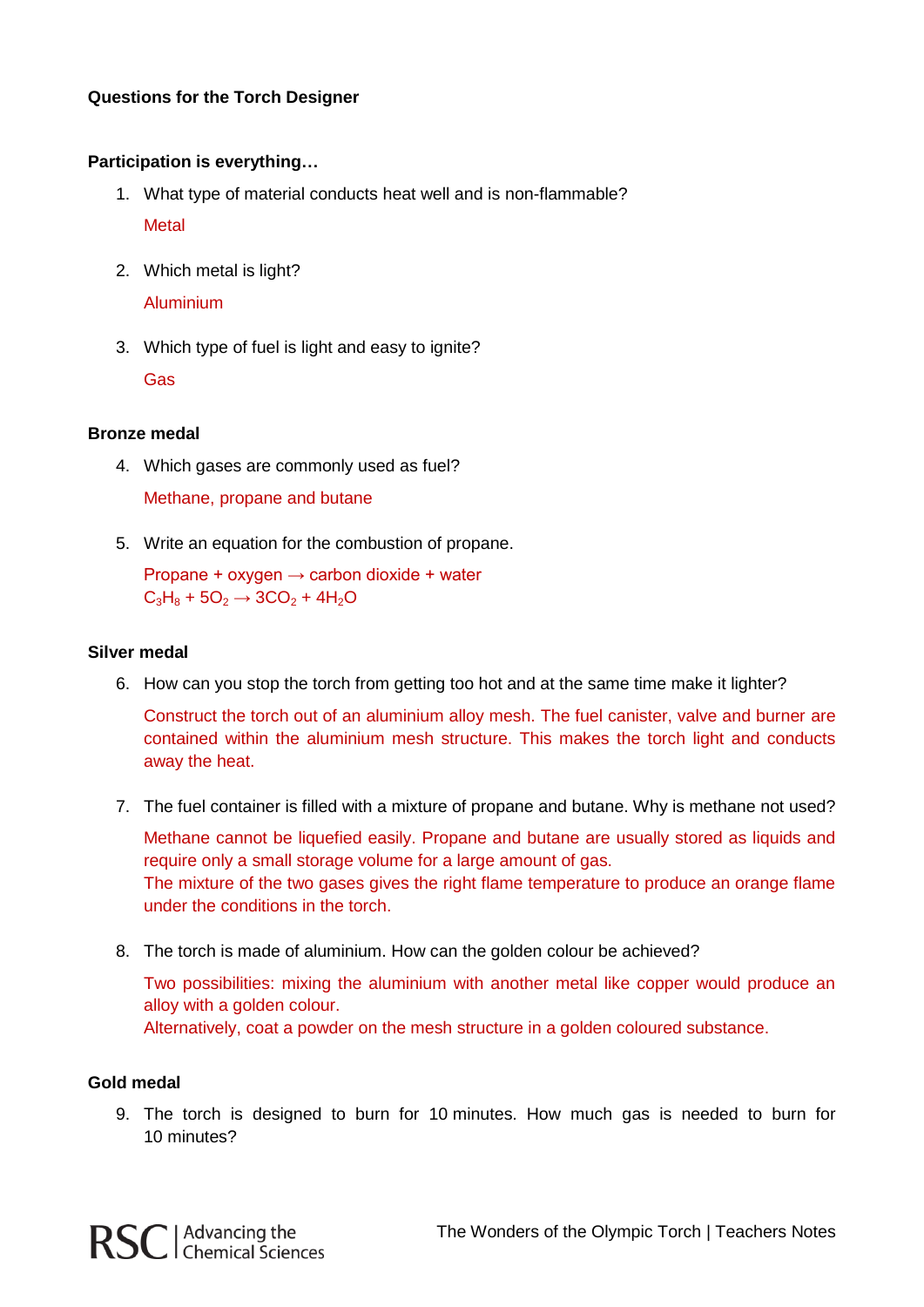We need to some extra information; we need to know the flow rate of the gas through the valve.

# **Let's assume that the flow rate is 40 cm<sup>3</sup> per second**.

What volume of gas will flow in 10 minutes?

10 minutes =  $10 \times 60$  s =  $600$  s 600 x 40 = 24,000 cm<sup>3</sup>

• How many moles of propane is this?

1 mole, because the volume of 1 mole of gas is  $24,000 \text{ cm}^3$  per mole.

What mass of propane does the gas canister contain?

44 g (mass of 1 mole of propane), if the canister only contains propane.

The canister of gas actually contains a mixture of propane and butane.

**Let's assume that it is a 1:1 mixture.**  $44 + 58$  (mass of 1 mole of butane)/2 =  $\frac{10}{2}$ This is  $51 \text{ a of }$  gas.

10. What is a flame? What gives the colour of the flame?

When the combustion reaction is started and a sufficiently high temperature is reached, the molecules break up and form intermediates and free radicals. Electrons become excited and are raised to a higher energy level. As the electrons fall back to their original energy level, the excess energy is emitted as light.

- 11. A propane/butane flame with a plentiful supply of air is blue. A gas flame with a slightly insufficient supply of air is orange.
	- What could explain the difference in colour? Think in terms of energy and temperature.

Blue light has higher energy than orange light. When there is a plentiful supply of oxygen, the flame burns at a higher temperature than a flame with a less plentiful supply of oxygen. In a hotter flame, electrons are raised to a higher energy level than in a cooler flame. Higher energy light is emitted. This is blue light.

12. For a flame to work well, molecules have to be vaporised and heated up. Hot gases rise. This means that a flame always rises upwards and comes into contact with a fresh supply of oxygen. Experiments in space have shown that flames don't work, even if there is oxygen.

What explanation would you give for this?

In space there is zero gravity. Gases do not rise upwards, they dissipate. The same happens with the oxygen, so the fuel and the oxygen don't really meet and the flame cannot burn.